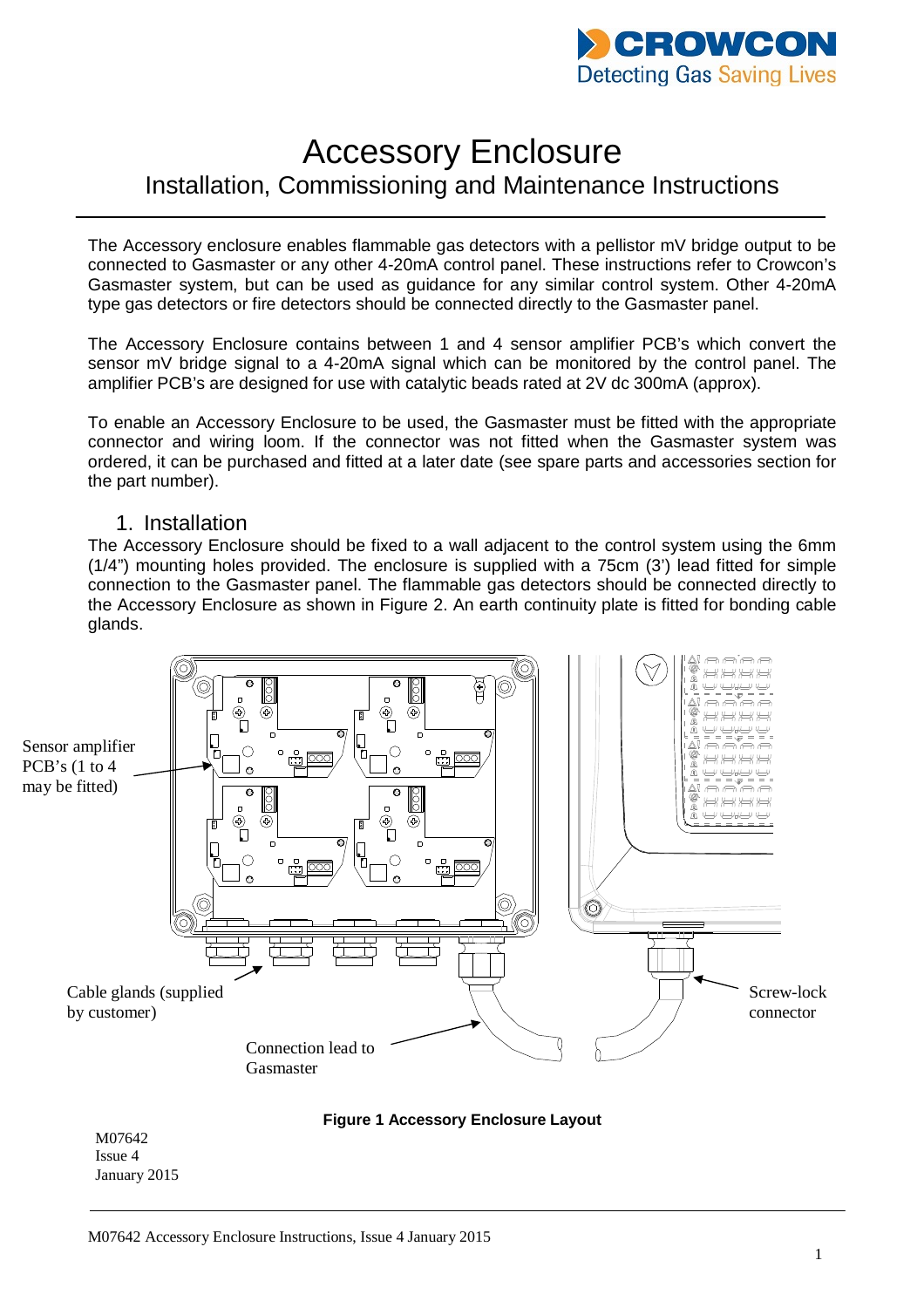# Connecting Detectors



**Figure 2 Accessory Enclosure Wiring**

*Warning: The Accessory Enclosure is designed only for use with 24Vdc 4-20mA control systems, on no account must mains voltages be applied to the product.* 

Connect the positive, signal and negative terminals of the detector to the corresponding terminals of the appropriate Accessory Enclosure amplifier PCB using cable with a minimum core size of 1.0mm<sup>2</sup> (2.5mm<sup>2</sup> maximum). Crowcon recommend the use of steel wire armoured cable, but other cables types may be used provided appropriate standards are met.

**Important: please note the correct polarity of the detector and the amplifier PCB, ensure that connections are made as shown in Figure 2 (i.e. +ve to +ve, -ve to –ve, sig to sig). If Crowcon's Xgard Type 3 detectors are to be connected to the accessory enclosure please ensure connections within to the Xgard PCB are made with the polarity shown above (the Xgard -ve terminal is top, the +ve terminal is bottom). Remove and disregard labels that may be fitted to the detector PCB showing an inverted polarity.**

Four detector cable holes are provided for M20 or ½"NPT cable glands. Gland holes are accessed by removing the blanking plugs. Cables screens should be earthed using the grounding plate fitted inside the Accessory Enclosure. The amplifier PCB's are designed to allow detectors to be fitted up to 1km (0.6 miles) from the Accessory Enclosure.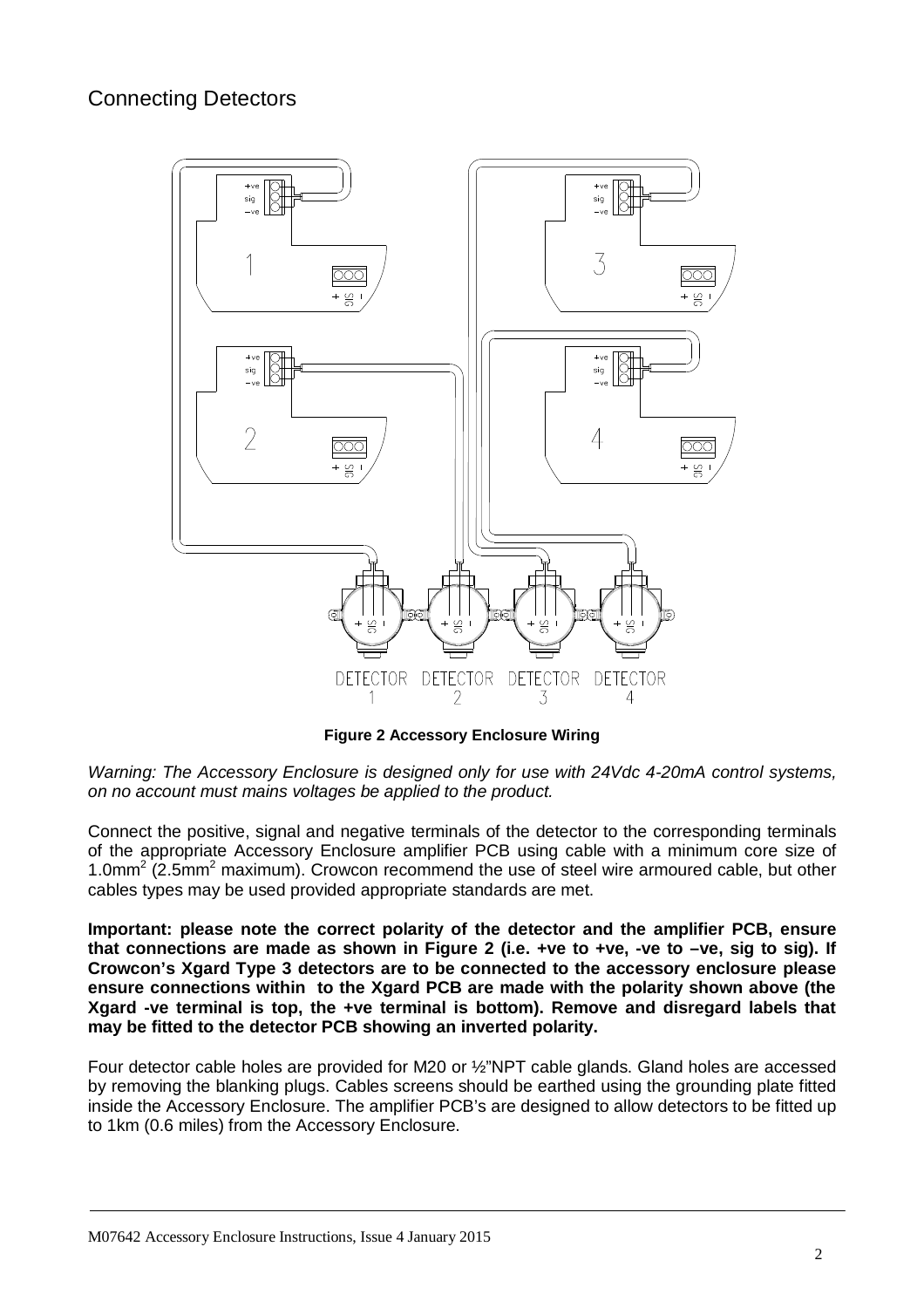# 2. Commissioning

The following procedures should be repeated for each detector connected to the Accessory Enclosure.

- 1. When the detector has been connected, ensure that the 'Head Volt' potentiometer VR5 (see figure 3) on the amplifier PCB is set to its fully clockwise position (a clicking sound will be heard when the potentiometer travel is at its limit). This will ensure excessive voltage is not applied to the detector when power is applied.
- 2. Connect the Accessory Enclosure lead to the Gasmaster panel and apply power.
- 3. Access the detector and measure the voltage between the '+' and '-' terminals, adjust VR5 on the amplifier PCB until 2Vdc +/- 0.1Vdc is obtained at the detector.
- 4. Leave the sensor to stabilise for 1 hour.
- 5. The amplifier must be balanced to achieve correct operation. Connect a volt meter set to the mV range to test points T1 (see figure 3), and adjust VR4 until the meter reads '0.00mV'. Re-connect the test leads to test points TP3 and TP4 and adjust VR3 until the meter reads '0.00mV'. the detector and amplifier are now balanced

### **Zeroing the detector**

6. Connect a volt meter to the test points marked 'TP1' and 'TP2' (see figure 3). **Ensure the detector is in clean air** and adjust the potentiometer marked ZERO (VR1) so that the meter reads 40mV. Check the Gasmaster channel display reads zero, if adjustment is required follow the instructions given in the Gasmaster manual.

### **Calibrating the detector (ensure the Gasmaster is inhibited prior to calibration to prevent false alarms and/or shutdowns).**

7. With the volt meter still connected to the test points marked 'TP1' and 'TP2' and apply 50% LEL calibration gas to the detector at a flow rate of 0.5 to 1 litre per minute. Allow the gas reading to stabilise (usually 30 to 60 seconds) and adjust the potentiometer marked CAL (VR2) so that the meter reads 120mV. Check that the Gasmaster display reads 50% LEL, if adjustment is required follow the instructions given in the Gasmaster manual. Remove the gas and ensure the reading returns to zero.

Note: If the gas reading appears to go negative when gas is applied it is highly likely that the detector '+' and '-' connections are inverted. Reverse the connections and re-balance, zero and calibrate the detector. Once calibration is complete on all sensors the Accessory Box can be closed and the Gasmaster should be taken out of inhibit state.



**Figure 3 Amplifier PCB Layout**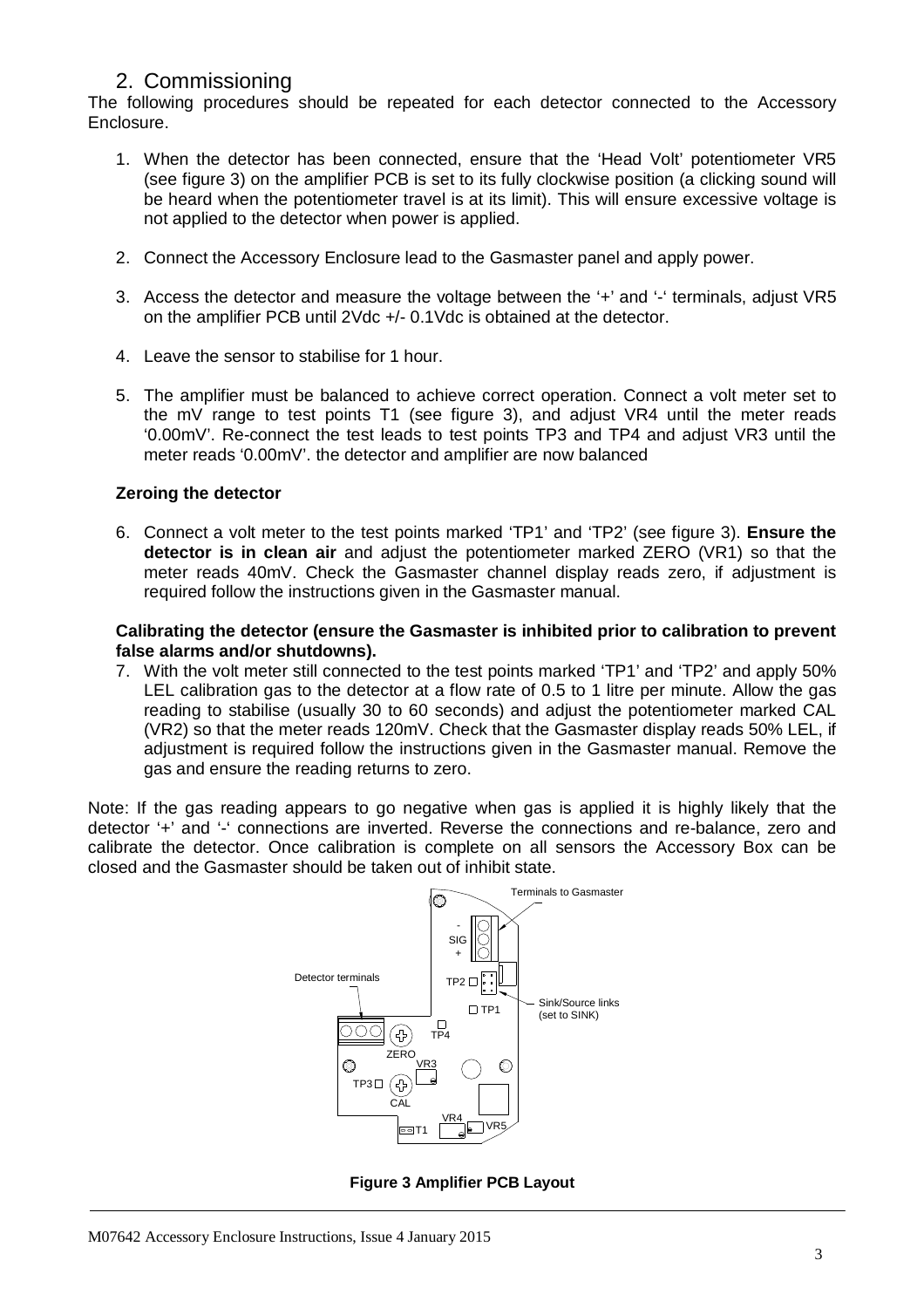# 3. Maintenance

Detectors connected via an Accessory Enclosure should be calibrated and maintained in accordance with the instructions provided with them. As a minimum Crowcon recommends that detectors are tested every six months and re-calibrated as necessary.

All alarm output functions from the control panel should be verified on a six-monthly basis, and connections between the Accessory Enclosure and the detectors and control panel should be check to ensure they are secure.

# 4. Specifications

Part Numbers (compatible with Xgard Type 3 and Xsafe mV): C01919: Single amplifier PCB C01920: Two amplifier PCB's C01921: Three amplifier PCB's C01922: Four amplifier PCB's

### **Electrical Data**

| Certification:       | NOT CERTIFIED FOR USE IN A HAZARDOUS AREA                                             |
|----------------------|---------------------------------------------------------------------------------------|
| Operating voltage:   | 3 wire, 18 - 30Vdc (24V nominal)                                                      |
| Current consumption: | 50mA per detector                                                                     |
| Detector input:      | Catalytic Beads 2Vdc (nominal) 300mA                                                  |
|                      | Signal: 10-20mV per % CH4 typical                                                     |
|                      | Maximum detector cable length: 1km (0.6 miles) using 1.0mm <sup>2</sup> (17AWG) cable |
| Output:              | 4~20mA (link selectable as sink or source)                                            |
|                      | Maximum loop resistance in source mode is 450R                                        |
| Fault signal:        | $<$ 3m $A$                                                                            |

### **Mechanical Data**

| Dimensions: | 220mm (8.6") x 168mm (6.6") x 107mm (4.2")                               |
|-------------|--------------------------------------------------------------------------|
| Weight:     | $1.5\text{Kg}$ (3.3lbs) approx.                                          |
| Mounting:   | Four 6mm $(1/4)$ mounting holes at 130mm $(5.1)$ x 180mm $(7.1)$ centres |

### **Environmental Data**

| Ingress protection: | Indoor use only                                   |
|---------------------|---------------------------------------------------|
| Humidity:           | $0 - 95\%$ RH (non-condensing)                    |
| Temperature:        | $-10 \sim +50^{\circ}$ C (14 to 122 $^{\circ}$ F) |

#### **Spare Parts an Accessories**

Amplifier PCB: S011753/2 Connector loom E07632 (for fitment to a control panel)

## 5. Warranty

### **Warranty Statement**

This equipment leaves our works fully tested and calibrated. If within the warranty period of one year, the equipment is proved to be defective by reason of faulty workmanship or material, we undertake at our discretion either to repair or replace it free of charge, subject to the conditions below.

### **Warranty Procedure**

To facilitate efficient processing of any claim, contact our customer support team on 01235 557711 with the following information:

Your contact name, phone number, fax number and email address. Description and quantity of goods being returned, including any accessories. Instrument serial number(s). Reason for return.